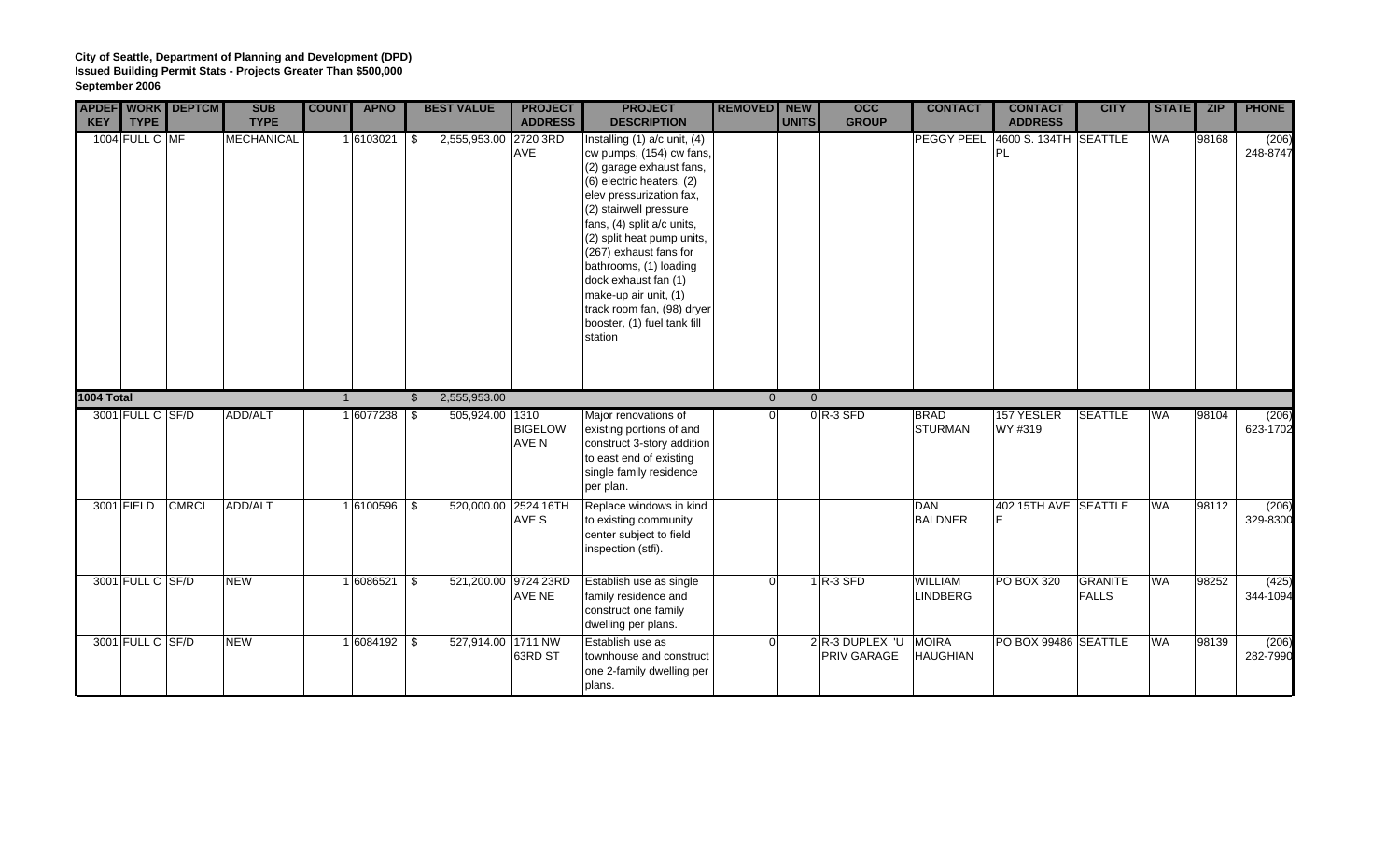| <b>KEY</b> | <b>TYPE</b>      | <b>APDEF WORK DEPTCM</b> | <b>SUB</b><br><b>TYPE</b> | <b>COUNT</b> | <b>APNO</b>      | <b>BEST VALUE</b>    | <b>PROJECT</b><br><b>ADDRESS</b> | <b>PROJECT</b><br><b>DESCRIPTION</b>                                                                                                               | REMOVED NEW | <b>UNITS</b> | <b>OCC</b><br><b>GROUP</b>                                                 | <b>CONTACT</b>                | <b>CONTACT</b><br><b>ADDRESS</b>        | <b>CITY</b>    | <b>STATE</b> | <b>ZIP</b> | <b>PHONE</b>      |
|------------|------------------|--------------------------|---------------------------|--------------|------------------|----------------------|----------------------------------|----------------------------------------------------------------------------------------------------------------------------------------------------|-------------|--------------|----------------------------------------------------------------------------|-------------------------------|-----------------------------------------|----------------|--------------|------------|-------------------|
|            | 3001 FIELD       | SF/D                     | ADD/ALT                   |              | $1 6114236 $ \\$ | 550,000.00 715 24TH  | AVE                              | interior alterations to<br>existing apartment<br>building per STFI/ok per<br>Kent Johnson                                                          |             |              |                                                                            | <b>CHRIS CARR</b>             | 15600 NE 8TH BELLEVUE<br><b>ST</b>      |                | <b>WA</b>    | 98008      | (425)<br>443-7200 |
|            |                  | 3001 FULL C SF/D         | <b>NEW</b>                |              | 1 6080390 \$     | 551,478.00 819 33RD  | AVE E                            | Establish use as single<br>family residence and<br>construct new single<br>family dwelling with<br>detached garage all per<br>plan.                |             |              | $1$ R-3 SFD, U<br><b>PRIVATE</b><br>GARAGE                                 | <b>BRITTANI</b><br><b>ARD</b> | PO BOX 99486 SEATTLE                    |                | <b>WA</b>    | 98139      | (206)<br>282-7990 |
|            | 3001 FIELD       | MF                       | ADD/ALT                   |              | $1 6107682 $ \$  |                      | <b>ST</b>                        | 600,000.00 747 N 135TH Fire damage repairs to<br>existing retirement home,<br>subject to field inspection                                          |             |              |                                                                            | <b>RON</b><br><b>MITCHELL</b> | P.O. BOX 167                            | <b>VASHON</b>  | <b>WA</b>    | 98070      | (206)<br>463-5838 |
|            |                  | 3001 FULL C CMRCL        | ADD/ALT                   |              | $1 6098969 $ \$  | 625,000.00 83 S KING | <b>ST</b>                        | Voluntary interior seismic<br>upgrades to existing<br>commercial bldg per<br>plan.                                                                 | $\Omega$    |              | 0B OFFICE                                                                  | <b>EILEEN</b><br>LOCKE        | 26456 MARINE DES<br>VIEW DRIVE S MONIES |                | <b>WA</b>    | 98198      | (206)<br>478-8930 |
|            | 3001 FULL C MF   |                          | <b>NEW</b>                |              | 1 6097239 \$     |                      | 625,781.00 10700 24TH<br>AVE NE  | Phase II of II for<br>construction of 5 new<br>townhomes on<br>foundations approved<br>under project<br>A/P#6097269/PTS#2407<br>119, per plans     | $\Omega$    |              | $5R-3$<br><b>TOWNHOUSE U</b><br><b>PRIVATE</b><br><b>GARAGE</b>            | <b>JOHN HUNT</b>              | 421 WARD ST SEATTLE                     |                | <b>WA</b>    | 98109      | (206)<br>283-4649 |
|            | 3001 FULL C MF   |                          | <b>NEW</b>                |              | $1 6075239 $ \$  | 706,577.00 1611 43RD | AVE E                            | Establish use as<br>apartments and construct<br>a three story 3 unit condo<br>with attached garage, all<br>per plan                                |             |              | $3R-2$<br>APARTMENT, U<br><b>PRIVATE</b><br>GARAGE, 'S-2<br><b>STORAGE</b> | <b>JOSEPH</b><br>KOLMER       | 425 PONTIUS SEATTLE<br>AV N #200        |                | <b>WA</b>    | 98109      | (206)<br>344-5700 |
|            | 3001 FULL C SF/D |                          | <b>NEW</b>                |              | 1 6074775 \$     | 741,682.00 1724      |                                  | Demo partial existing<br>HOWELL PL SFR, add 2200 sq ft and<br>alter the existing SFR<br>and attached garage per<br>plan (shore line<br>exemption). | $\Omega$    |              | 0 R-3 SFD, 'U PRIV STAN<br>GARAGE                                          | <b>HANSON</b>                 | 613 NW 41ST<br><b>ST</b>                | <b>SEATTLE</b> | <b>WA</b>    | 98107      | (206)<br>706-3154 |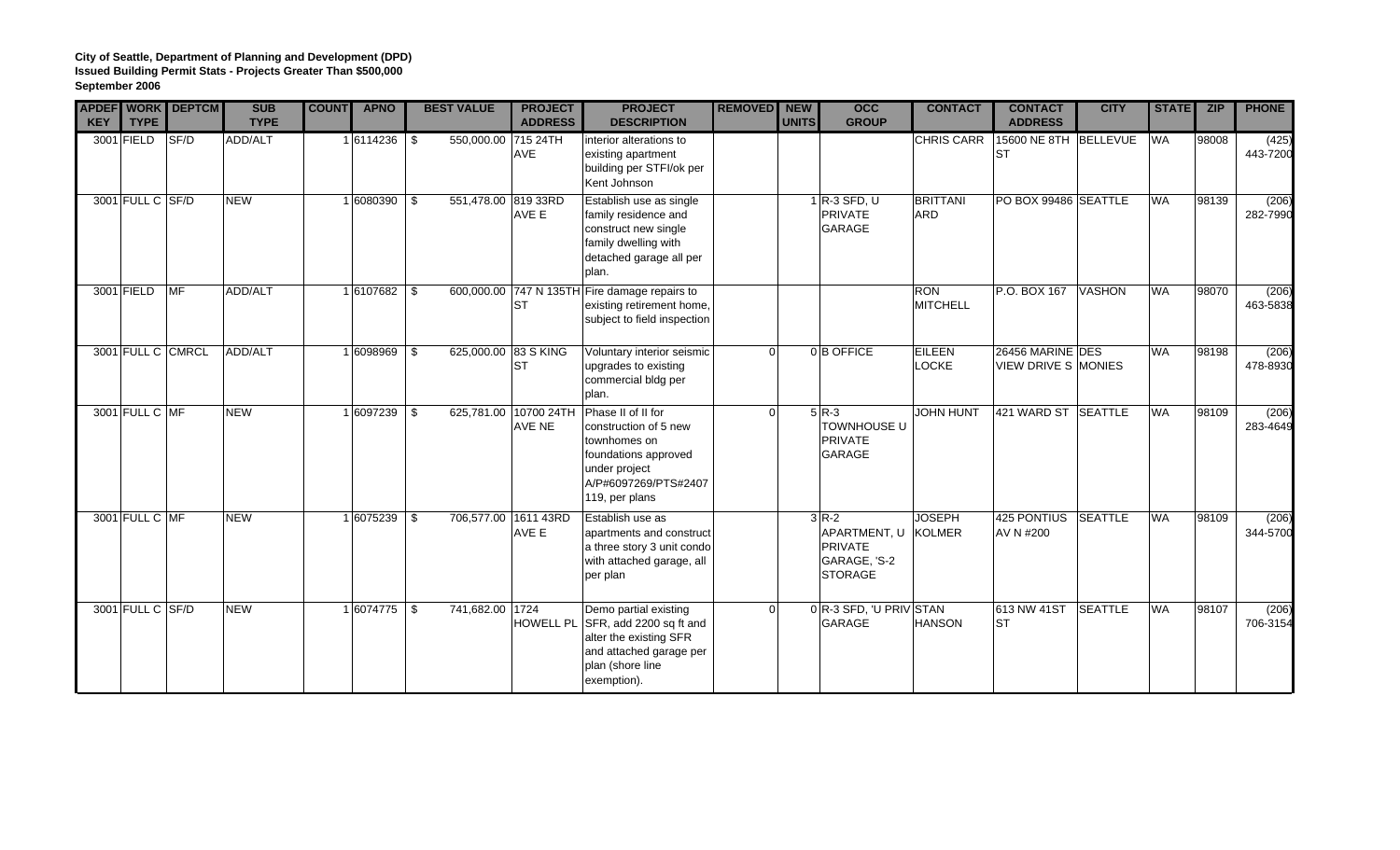| <b>KEY</b> | <b>TYPE</b>    | <b>APDEF WORK DEPTCM</b> | <b>SUB</b><br><b>TYPE</b> | <b>COUNT</b> | <b>APNO</b>     | <b>BEST VALUE</b>           | <b>PROJECT</b><br><b>ADDRESS</b> | <b>PROJECT</b><br><b>DESCRIPTION</b>                                                                                                                                                       | REMOVED NEW    | <b>UNITS</b> | $\overline{occ}$<br><b>GROUP</b>                                       | <b>CONTACT</b>                  | <b>CONTACT</b><br><b>ADDRESS</b> | <b>CITY</b>    | <b>STATE</b> | <b>ZIP</b> | <b>PHONE</b>      |
|------------|----------------|--------------------------|---------------------------|--------------|-----------------|-----------------------------|----------------------------------|--------------------------------------------------------------------------------------------------------------------------------------------------------------------------------------------|----------------|--------------|------------------------------------------------------------------------|---------------------------------|----------------------------------|----------------|--------------|------------|-------------------|
|            | 3001 FULL C MF |                          | <b>NEW</b>                |              | $1 6069410 $ \$ | 770,724.00 2030 8TH         | AVE N                            | Construct 3 unit<br>townhouses in<br><b>Environmentally Critical</b><br>Area (ECA 1&2) per<br>plans. (Mup #3003581)                                                                        | $\overline{0}$ |              | $3R-3$<br><b>TOWNHOUSE</b>                                             | ROGER GULA 1201 ALASKAN SEATTLE | WAY STE 200                      |                | <b>WA</b>    | 98101      | (206)<br>971-5583 |
|            | 3001 FULL C MF |                          | <b>NEW</b>                |              | $1 6087171 $ \$ | 795,908.00 3318             | <b>WETMORE</b><br>AVE S          | Establish use as and<br>construct one 3-story 5-<br>plex townhouse bldg with<br>attached garages per<br>plan (review and<br>processing under<br>Primary 6077198).                          | $\Omega$       |              | $5 R-3$<br>TOWNHOUSE,<br>'U OTHER U<br><b>PRIVATE</b><br><b>GARAGE</b> | KELLY<br><b>FOSTER</b>          | 19237<br><b>AURORA AVE</b><br>N. | SHORELINE WA   |              | 98133      | (206)<br>501-8941 |
|            |                | 3001 FULL C CMRCL        | <b>NEW</b>                |              | 1 6087242       | \$<br>800,000.00 1416 NW    | 46TH ST                          | Phase I of II for<br>Construction of an indoor<br>Participant Sport and<br>Retail Building w/<br>Accessory Parking/<br>Shoring & Excavation<br>Only/ Build per plans<br>(MUP #2500969)     | $\Omega$       |              | 0 NO OCC GROUP ANGELA GEE 169 WESTERN SEATTLE                          |                                 | AVE W                            |                | <b>WA</b>    | 98119      | (206)<br>782-8208 |
|            |                | 3001 FULL C CMRCL        | ADD/ALT                   |              | 1 6072579       | \$<br>1,000,000.00 5005 3RD | AVE S                            | Construct mezzanine<br>addition plus tenant<br>improvements for partial<br>change of use from<br>warehouse to admin<br>office including new<br>indoor sports court and<br>occupy per plan. | $\Omega$       |              | 0B OFFICE                                                              | <b>JUNE</b><br><b>MECHURE</b>   | 710 2ND AVE<br><b>STE 1400</b>   | <b>SEATTLE</b> | <b>WA</b>    | 98104      | (206)<br>245-2041 |
|            | 3001 FIELD     | <b>IMF</b>               | ADD/ALT                   |              | 1 6112388       | \$<br>1,100,000.00 8551     | GREENWO<br>OD AVE N              | Alterations to replace<br>existing stucco down to<br>the sheathing in like kind<br>to existing apartment<br>complex (Towers on<br>Greenlake). (STFI)                                       |                |              |                                                                        | <b>NARI LEE</b>                 | 701 DEXTER<br>AVE N SUITE<br>301 | <b>SEATTLE</b> | <b>WA</b>    | 98109      | (206)<br>285-4300 |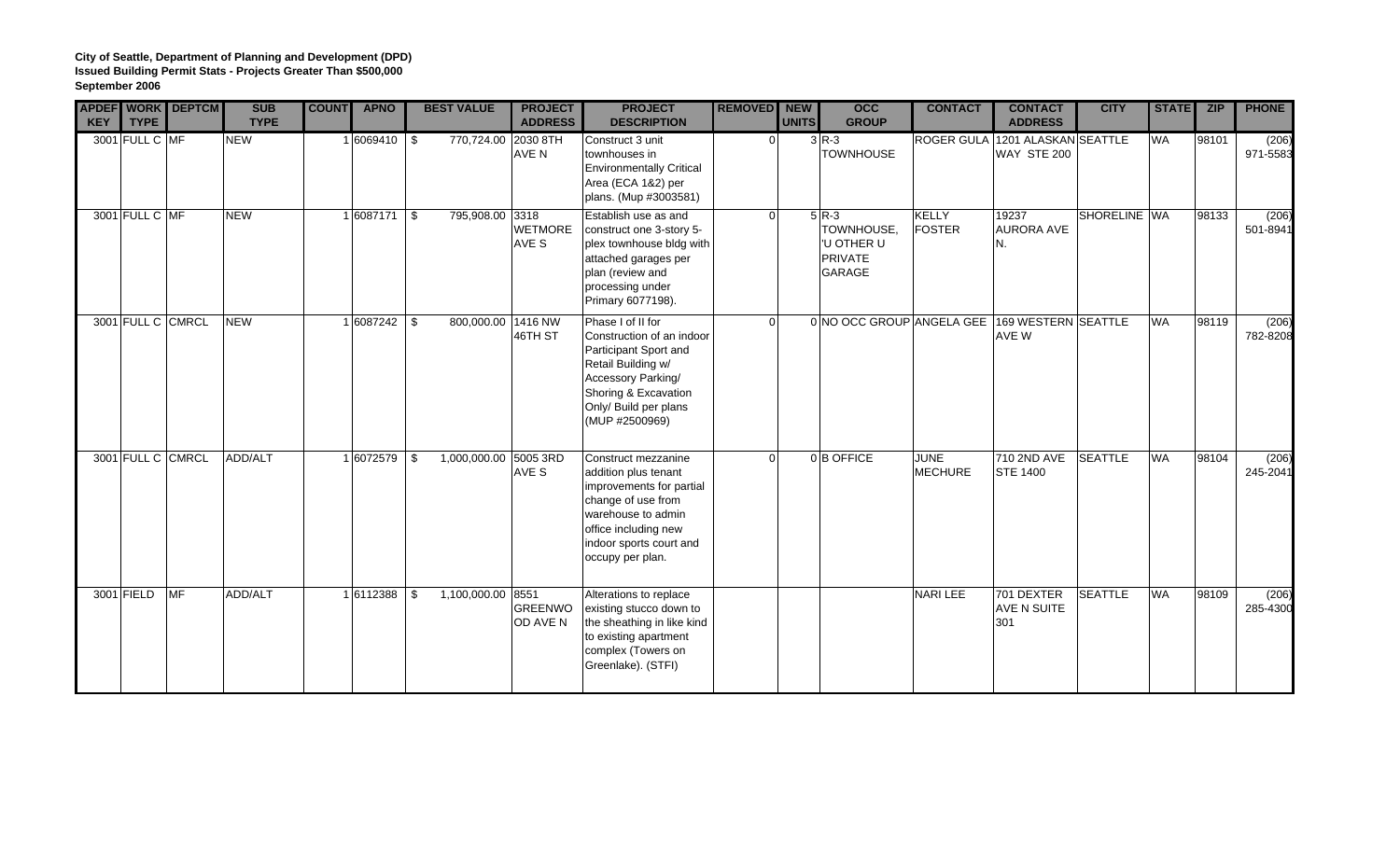| <b>KEY</b> | <b>TYPE</b> | <b>APDEF WORK DEPTCM</b> | <b>SUB</b><br><b>TYPE</b> | <b>COUNT</b> | <b>APNO</b>     |            | <b>BEST VALUE</b>   | <b>PROJECT</b><br><b>ADDRESS</b> | <b>PROJECT</b><br><b>DESCRIPTION</b>                                                                                                                                                                                                                     | REMOVED NEW | <b>UNITS</b> | $\overline{occ}$<br><b>GROUP</b> | <b>CONTACT</b>                                | <b>CONTACT</b><br><b>ADDRESS</b>               | <b>CITY</b>     | <b>STATE</b> | ZIP   | <b>PHONE</b>      |
|------------|-------------|--------------------------|---------------------------|--------------|-----------------|------------|---------------------|----------------------------------|----------------------------------------------------------------------------------------------------------------------------------------------------------------------------------------------------------------------------------------------------------|-------------|--------------|----------------------------------|-----------------------------------------------|------------------------------------------------|-----------------|--------------|-------|-------------------|
|            |             | 3001 FULL C CMRCL        | <b>NEW</b>                |              | $1 6112180 $ \$ |            |                     | <b>WAY N</b>                     | 1,150,000.00 3920 STONE PHASE I OF III FOR<br><b>CONSTRUCTION OF A</b><br>5-STORY MIXED<br><b>OCCUPANCY BLDG</b><br><b>WITH APTS</b><br>ABOVE/SHORING AND<br><b>EXCAVATION</b><br><b>ONLY/BUILD PER</b><br>PLANS.                                        | $\Omega$    |              | 0 NO OCC GROUP LACHLAN           | <b>FOSS</b>                                   | 3 LAKE<br><b>BELLEVUE DR</b><br>#201           | <b>BELLEVUE</b> | <b>WA</b>    | 98005 | (425)<br>454-3621 |
|            |             | 3001 FULL C CMRCL        | <b>NEW</b>                |              | 16074119 \$     |            | 1,178,789.00 2345   | <b>RAINIER</b><br>AVE S          | Establish use as general<br>retail sales building and<br>construct a new 1-story<br>drugstore w/parking<br>(Bartell Drugs) all per<br>plans.                                                                                                             | $\Omega$    |              | 0 M RETAIL                       | <b>ALAN</b><br><b>BYLAMA</b>                  | 12728<br><b>GATEWAY</b><br>DRIVE, SUITE<br>116 | <b>SEATTLE</b>  | <b>WA</b>    | 98168 | (206)<br>433-8997 |
|            |             | 3001 FULL C CMRCL        | ADD/ALT                   |              | 1 6095214       | $\vert$ \$ | 1,200,000.00 1600 E | <b>ST</b>                        | Interior T.I partition<br>JEFFERSON alterations for install new<br>medical equipment and<br>accessory facilities<br>including mechanical<br>alterations at SE corner<br>of Level B in existing<br>hospital use (Swedish-<br>Providence), per plans.      | $\Omega$    |              | 0 B CLINIC<br><b>OUTPAT</b>      | <b>ALLEN</b><br><b>WHITAKER</b>               | 223 YALE AVE SEATTLE<br>N                      |                 | <b>WA</b>    | 98109 | (206)<br>223-5151 |
| 3001 FULL  |             | <b>CMRCL</b>             | ADD/ALT                   |              | 1 6099087       | $\vert$ \$ | 1,625,880.00 1616   | <b>EASTLAKE</b><br>AVE E         | Structural commercial TI<br>to north half of third floor,<br>construction of walls,<br>ceilings, finishes, etc to<br>laboratory and admin<br>office spaces for UW<br>D.of Global Health<br>including Mech HVAC &<br>Fume Hood permit<br>occupy per plans | $\Omega$    |              | 0B OFFICE B<br><b>OTHER</b>      | <b>RYAN</b><br><b>HARASIMOWI</b><br><b>CZ</b> | 109 BELL ST                                    | <b>SEATTLE</b>  | <b>WA</b>    | 98121 | (206)<br>443-0494 |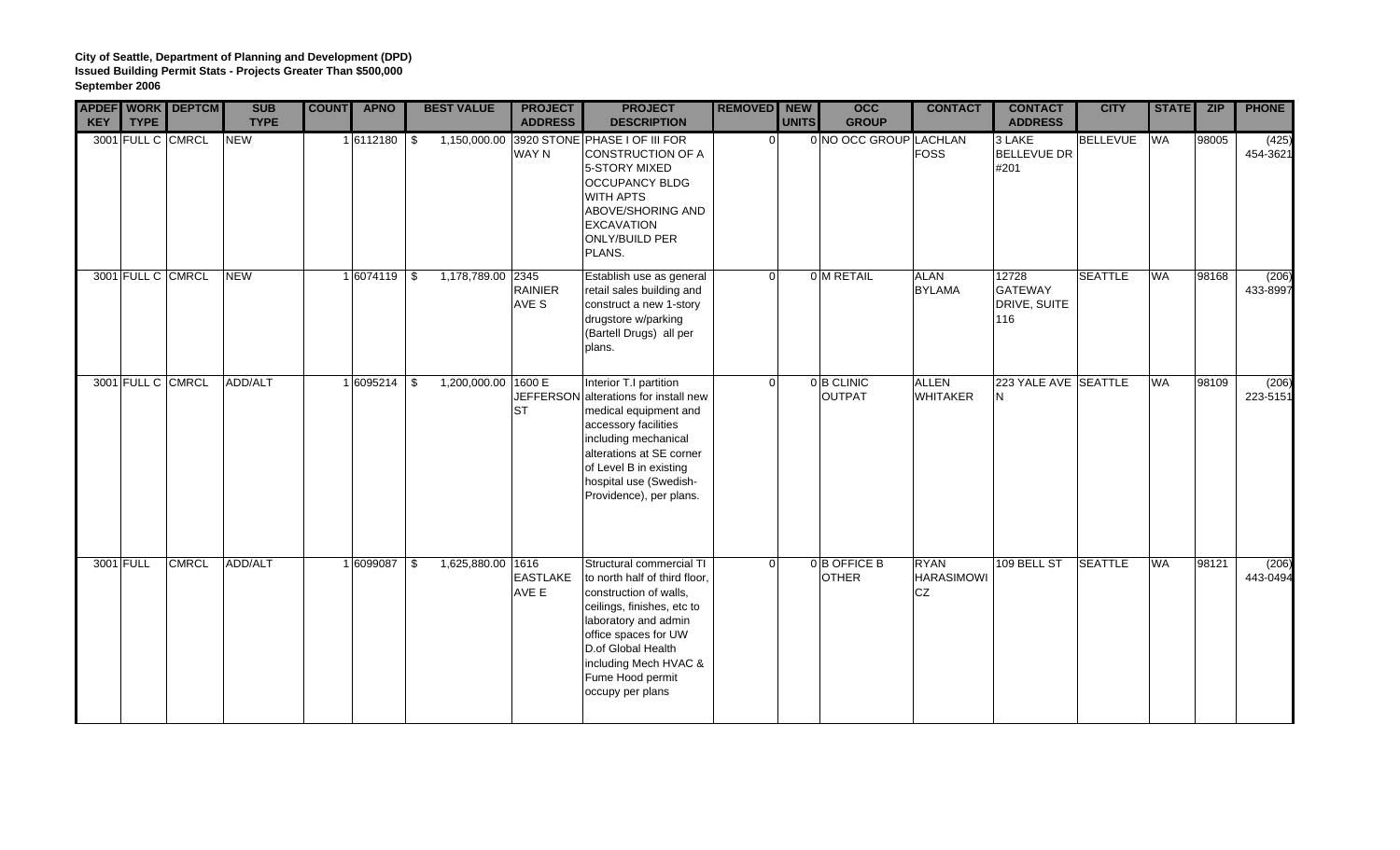| <b>KEY</b> | <b>TYPE</b>       | <b>APDEF WORK DEPTCM</b> | <b>SUB</b><br><b>TYPE</b> | <b>COUNT</b> | <b>APNO</b>      |      | <b>BEST VALUE</b>     | <b>PROJECT</b><br><b>ADDRESS</b> | <b>PROJECT</b><br><b>DESCRIPTION</b>                                                                                                                                                                                                            | <b>REMOVED</b> NEW | <b>UNITS</b> | occ<br><b>GROUP</b>             | <b>CONTACT</b>           | <b>CONTACT</b><br><b>ADDRESS</b>         | <b>CITY</b>   | STATE ZIP |       | <b>PHONE</b>      |
|------------|-------------------|--------------------------|---------------------------|--------------|------------------|------|-----------------------|----------------------------------|-------------------------------------------------------------------------------------------------------------------------------------------------------------------------------------------------------------------------------------------------|--------------------|--------------|---------------------------------|--------------------------|------------------------------------------|---------------|-----------|-------|-------------------|
|            | 3001 FULL C CMRCL |                          | ADD/ALT                   |              | 1 6091731        | l \$ | 2,275,840.00 528 17TH | <b>AVE</b>                       | 15,705 sq ft educational<br>conference center t.i. on<br>1st flr, se corner of<br>James Tower Life<br>Sciences Bldg (former<br>1910 bldg) and occupy<br>per plan.                                                                               | n l                |              | 0 A-3 CONF ROOM GREG            | SMITHERMAN STE 2400      | 1420 5TH AVE SEATTLE                     |               | <b>WA</b> | 98101 | (206)<br>623-4646 |
|            | 3001 FULL C CMRCL |                          | <b>NEW</b>                |              | $1 6099519$ \ \$ |      | 2.442.184.00 821 S    |                                  | <b>ESTABLISH USE AND</b><br><b>BARTON ST CONSTRUCT A NEW</b><br>ONE STORY & MEZZ<br><b>WAREHOUSE AND</b><br><b>OFFICE BUILDING:</b><br><b>OCCUPY ALL PER</b><br>PLAN (UNDER MUP<br>PROJECT #2302831)                                            | $\Omega$           |              | 0B OFFICE S-1<br><b>STORAGE</b> | <b>HEATHER</b><br>LEAMAN | 603 STEWART SEATTLE<br><b>ST #707</b>    |               | <b>WA</b> | 98101 | (206)<br>624-3210 |
|            | 3001 FULL C MF    |                          | <b>NEW</b>                |              | 1 6089075        | l \$ | 3,050,000.00 123 2ND  | AVE N                            | Phase I of II for<br>Construction of a 7-story<br>structure/102 dwelling<br>units, 13 live-work units/<br>Phase I includes<br>excavation, shoring and<br>construction of below-<br>grade and Type-I portion<br>of above grade structure<br>only | $\Omega$           |              | 0 NO OCC GROUP JODI             | PATTERSON                | 26456 MARINE DES<br><b>VIEW DR S</b>     | <b>MOINES</b> | <b>WA</b> | 98198 | (425)<br>681-4718 |
|            | 3001 FULL C CMRCL |                          | <b>NEW</b>                |              | 1 6083886        | -\$  |                       | AVE N                            | 3,575,000.00 845 TERRY South Lake Union Park:<br>replace bulkhead, install<br>boardwalk & terraces and<br>grade site, per plans.                                                                                                                | $\Omega$           |              | 0 NO OCC GROUP TOBY             | <b>RESSLER</b>           | 800 MAYNARD SEATTLE<br>AVE S, 3RD<br>FLR |               | <b>WA</b> | 98134 | (206)<br>615-1482 |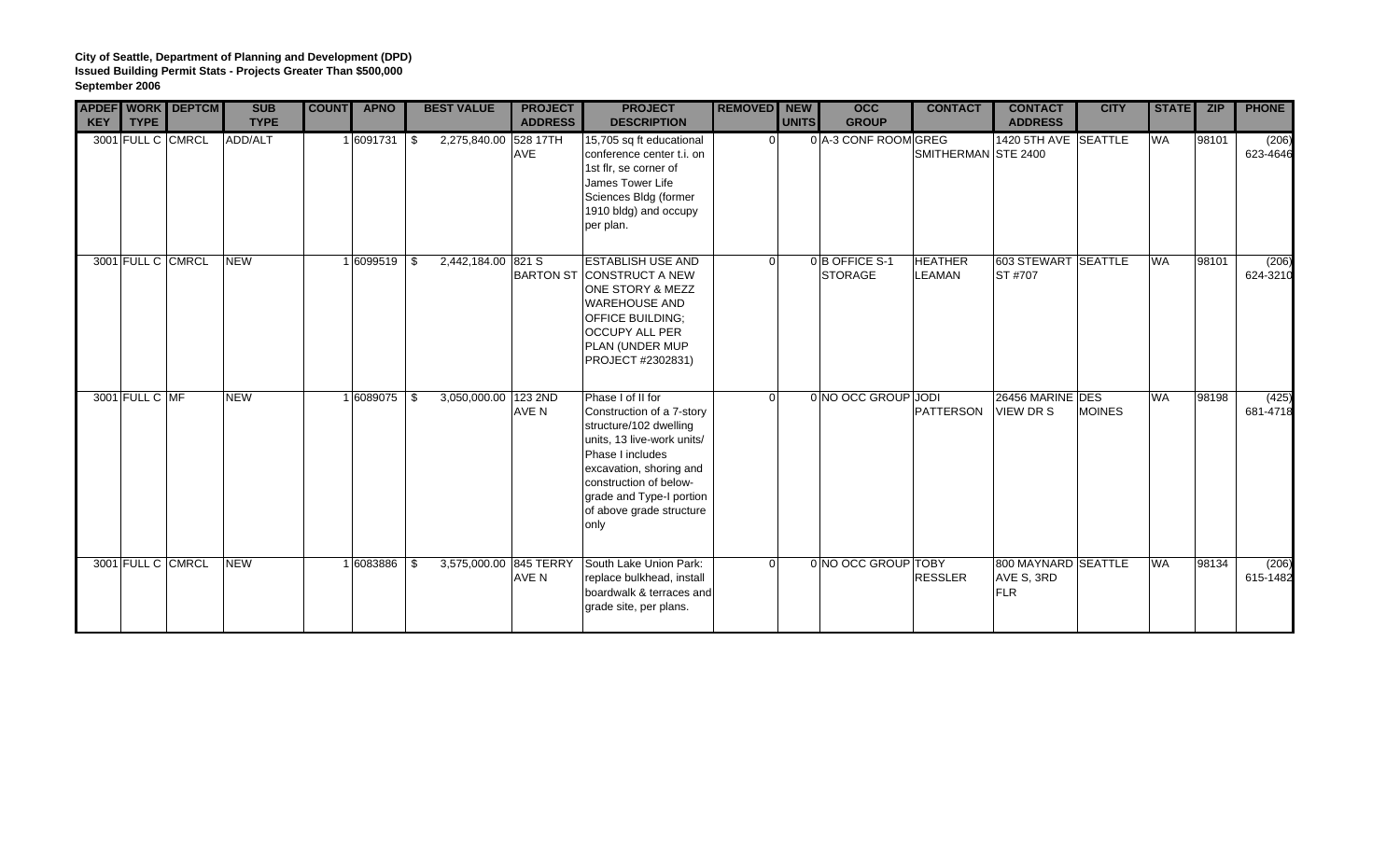| <b>KEY</b> | <b>APDEF WORK DEPTCM</b><br><b>TYPE</b> | <b>SUB</b><br><b>TYPE</b> | <b>COUNT</b> | <b>APNO</b>     | <b>BEST VALUE</b>          | <b>PROJECT</b><br><b>ADDRESS</b> | <b>PROJECT</b><br><b>DESCRIPTION</b>                                                                                                                                                                                                                                                                                                                          | REMOVED NEW | <b>UNITS</b> | <b>OCC</b><br><b>GROUP</b>                                           | <b>CONTACT</b>                | <b>CONTACT</b><br><b>ADDRESS</b>         | <b>CITY</b>         | <b>STATE</b> | <b>ZIP</b> | <b>PHONE</b>      |
|------------|-----------------------------------------|---------------------------|--------------|-----------------|----------------------------|----------------------------------|---------------------------------------------------------------------------------------------------------------------------------------------------------------------------------------------------------------------------------------------------------------------------------------------------------------------------------------------------------------|-------------|--------------|----------------------------------------------------------------------|-------------------------------|------------------------------------------|---------------------|--------------|------------|-------------------|
|            | 3001 FULL C MF                          | <b>NEW</b>                |              | $1 6089044 $ \$ | 3,900,000.00 1521 2ND      | AVE                              | Phase I of IV for<br>Construction of a 37-<br>story residential bldg<br>(143 residential units)/<br><b>Accessory Parking below</b><br>grade/ Shoring &<br>Excavation Only/Build<br>per plans/(Ref 2406069<br>for LU MF SEPA)<br><b>INCLUDES AP#'S</b><br>6104798 (TIEBACKS &<br>SHORING), 6104789<br>(FOR SHORING PILES),<br>6104792 (TIEBACKS &<br>SHORING). | 0           |              | $0 R-2$<br><b>APARTMENT</b>                                          | <b>ROGER</b><br><b>MIFEK</b>  | 10350 BREN<br><b>ROAD WEST</b>           | MINNETONK MN<br>IA. |              | 55343      | (952)<br>656-4544 |
|            | 3001 FULL C CMRCL                       | <b>NEW</b>                |              | 16085989 \$     | 4,000,000.00 1918 4TH      | <b>AVE</b>                       | Phase I of IV for<br>construction of a 30-<br>story/8 basement high-<br>rise consisting of<br>Condos, below-grade<br>parking, and street level<br>Retail/ Shoring &<br>Excavation only/ Build<br>per plans                                                                                                                                                    | $\Omega$    |              | 0 NOT REVIEWED DAVID                                                 | <b>GLASSMAN</b>               | 1110 112TH<br><b>AVE NE</b><br>SUITE 500 | <b>BELLEVUE</b>     | <b>WA</b>    | 98004      | (425)<br>463-1330 |
|            | 3001 FULL C CMRCL                       | ADD/ALT                   |              | 1 6069632 \$    | 4,037,400.00 4401 EAST     | <b>MARGINAL</b><br>WAY S         | Construct warehouse<br>addition to the existing<br><b>WSLCB</b> distribution<br>center, per plans.                                                                                                                                                                                                                                                            | $\Omega$    |              | 0 S-1 STORAGE, BLAWRENCE<br><b>OFFICE</b>                            | <b>AHERN</b>                  | 900 4TH AV<br>SUITE 700                  | <b>SEATTLE</b>      | <b>WA</b>    | 98164      | (206)<br>461-6000 |
|            | 3001 FULL C INST                        | <b>NEW</b>                |              | 1 6080421       | \$<br>8,662,800.00 1200 NE |                                  | Phase 2 of 2 - Construct<br>PACIFIC ST new administrative office<br>building (U W<br><b>Educational Outreach</b><br>Bldg) and occupy per<br>plans. Permit includes<br>mechanical work.                                                                                                                                                                        | n l         |              | $0 B$ OFFICE, A-3<br>OTHER, S-2<br><b>PARKING</b><br><b>ENCLOSED</b> | <b>RYAN</b><br><b>BUSSARD</b> | 81<br><b>UNIVERSITY</b><br><b>ST</b>     | <b>SEATTLE</b>      | <b>WA</b>    | 98101      | (206)<br>441-4980 |